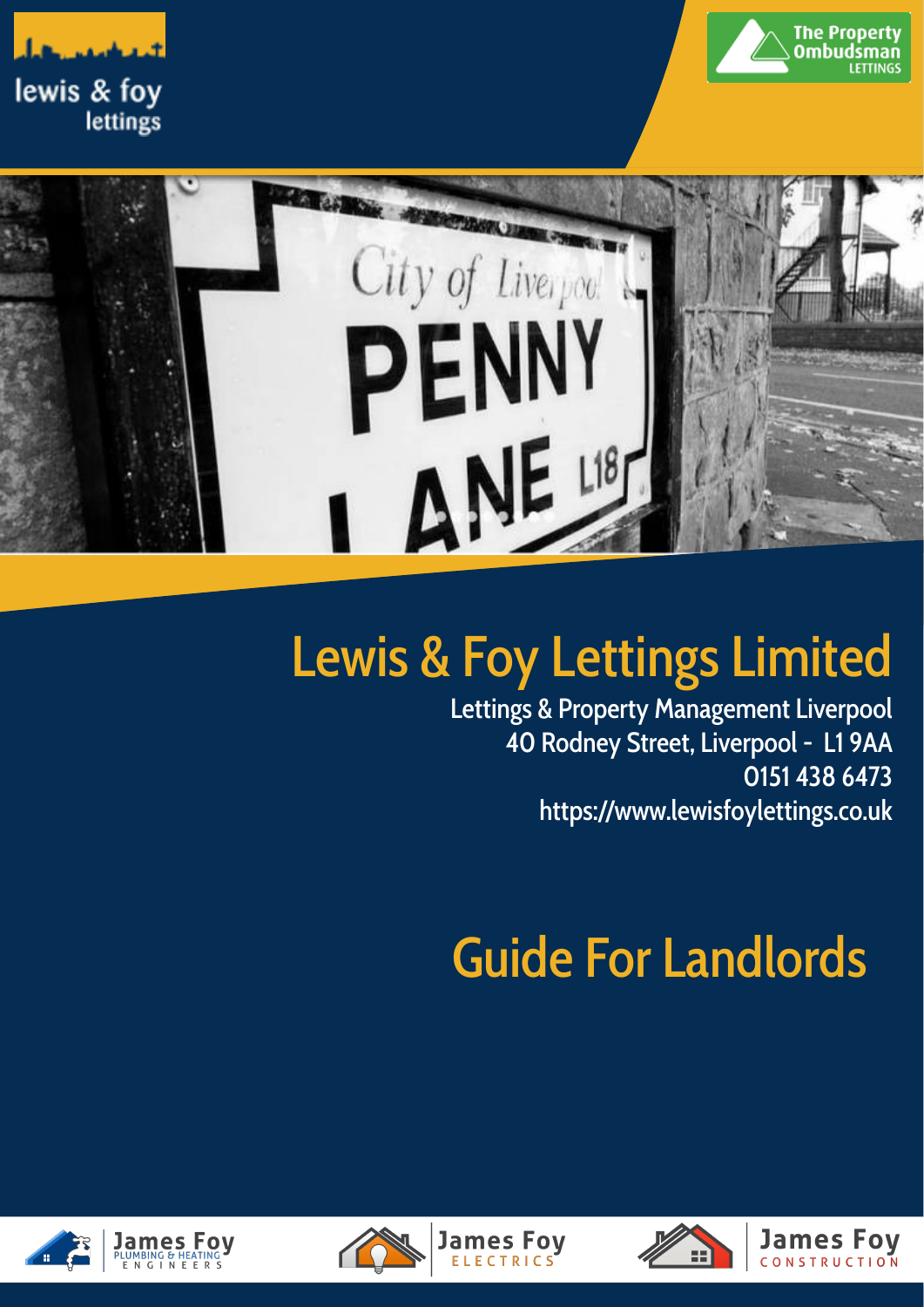## **Rental Valuation**

When requesting an agent to value your property you will have several options. It is essential to consider more than just fees when reaching this decision. The reputation of a letting agent can attract tenants and agents with membership to regulatory bodies can offer you peace of mind, principally that your money is in safe and secure hands.

A property valuation will take into account the many factors which influence the relevant rent to charge your tenants. At Lewis & Foy, when we value properties for rent we examine many aspects which may influence the rate you can charge including:

- The type of tenant will the property attract (families, couples, corporate)
- What fixtures and furnishings will be included in the property (oven, fridgei, television )
- The local trends and demand for the property type in the area (and whether this is likely to change over time)
- Proximity to transport links and local amenities
- State of repair and decor

## **Service Level**

Before you become a landlord, consider the amount of involvement you want to have with your tenant and property, day to day maintenance, monthly rent collection and other responsibilities & obligations which may negatively affect your current lifestyle.

When using Lewis & Foy, you can select from our four service levels to obtain the most appropriate balance between your property rental requirements and personal requirements. Build on the basic Let Only Service to a more comprehensive Rent Collection Service, or choose the Fully Managed Service to ensure your property investment is hassle-free. The final option is our Portfolio Service for investors looking for an experienced agency to manage all aspects of their multi-property investments.

**Our top tip:** In our experience, corporate tenants often insist for properties being fully managed by agents to guarantee their maintenance needs are met by professionals. If you are aiming to attract a corporate tenant, consider our fully managed service.

## **Market Your Property**

Without a letting agent, discovering the correct tenant can be expensive, time-consuming and laborious. You want to get the message out about your property and encourage a tenant that is in the best situation for you.

At Lewis & Foy as quickly as we receive your instruction, we will prepare your property's details, which can include professional photography, floor plans, an in-depth location map, gas safety certificate and an Energy Performance Certificate. Next, we start marketing your property to attract the right tenant.

Your property will be uploaded on our website www.lewisfoylettings.co.uk, where potential tenants can sign up to our online account service which alerts them when rental properties that match their criteria become available.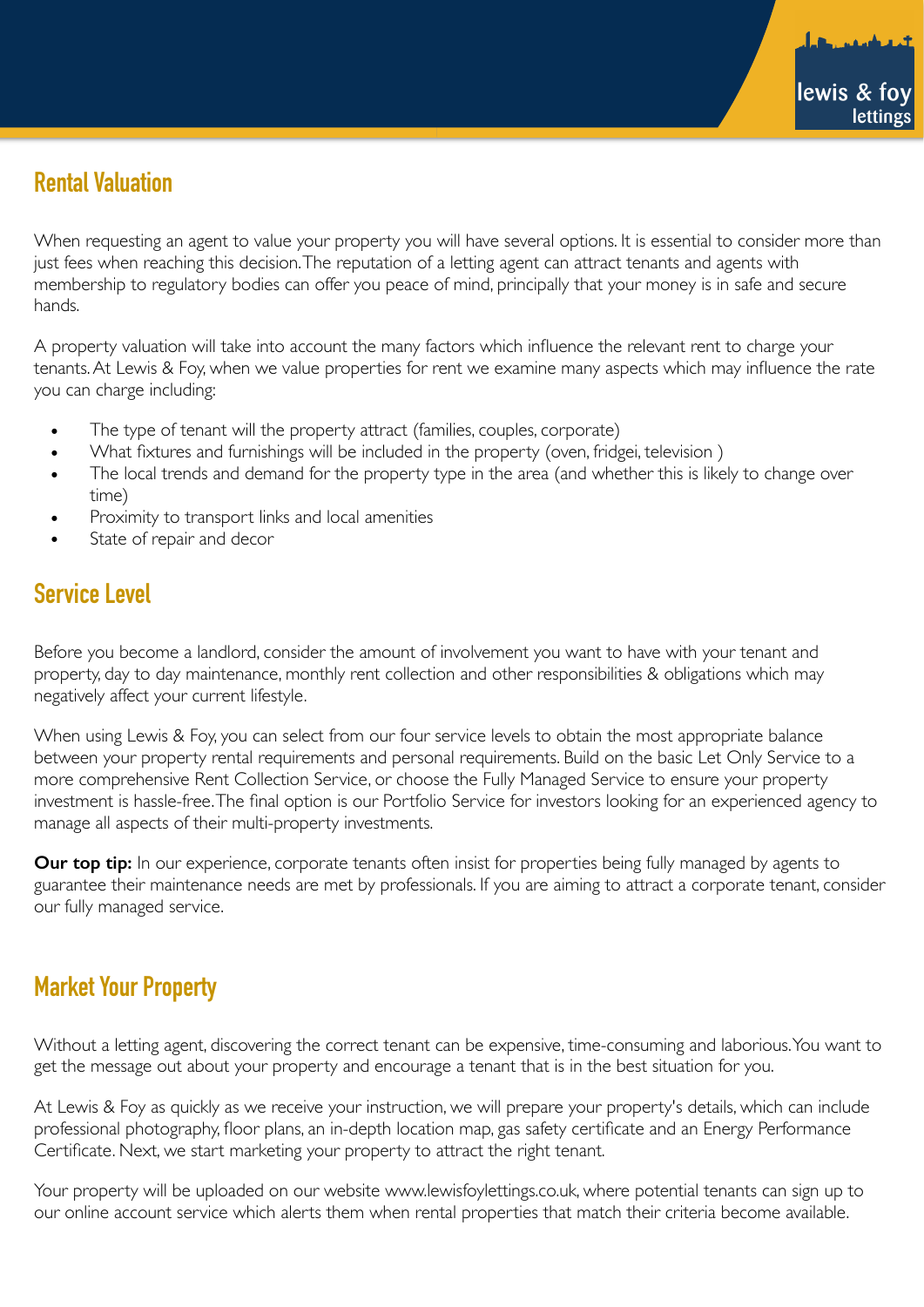

We also use rightmove.co.uk and other online portals to market properties.

The website is also available in a mobile format for customers with an internet enabled phones so they can search for properties when they're out and about.

In addition to our local market knowledge and an extensive database of potential tenants, including open house viewings, we will ensure that thousands will soon see your property.

Your property must meet the United Kingdoms legal safety standards and obligations. Lewis & Foy will be able to assist with these requirements and ensure you are compliant with:

- ✓ EPC Energy Performance Certificates
- ✓ The Gas Safety (Installations and Use) Regulations 1998
- ✓ Electrical Equipment (Safety) Regulations 1994
- ✓ Furniture and Furnishings (Fire) (Safety) Regulations 1988
- ✓ Smoke and Carbon Monoxide Alarm Regulations (2015)
- ✓ Legionella Risk Assessment
- ✓ Liverpool Selective Licensing Scheme

**Our top tip:** Keep up with the latest legislation. At Lewis & Foy, we ensure our landlords and their investments are up to date with the newest regulations and protected at all times. It's all part of the service.

## **Viewings**

We recommend you maintain your property as a blank canvas for prospective tenants by keeping the space clean and clutter-free. As standard, Lewis & Foy will accompany the prospective tenants on all viewings on your behalf. However, if you prefer to host the property viewing yourself, remember to highlight all the good points that are not immediately obvious, such as friendly neighbours and inbuilt storage.

**Our top tip:** Ensure you appeal to the masses. If you are decorating your property - keep it simple. Don't let your personal requirements and decorative taste put off potential tenants. Your property is a vehicle to obtain a return. Don't make it personal.

## **Negotiating & Agreeing an offer**

#### **Negotiation**

Your letting agent can handle negotiations between yourself and the prospective tenant. At Lewis & Foy, we strive to get you the best rental price; however, there may be other factors worthy of consideration in this decision, such as the references of the tenant and whether they have a reliable income.

**Our top tip:** Be transparent with your agent about the variety of tenants you will be happy with, for example, are pets an issue? Ensure to document this.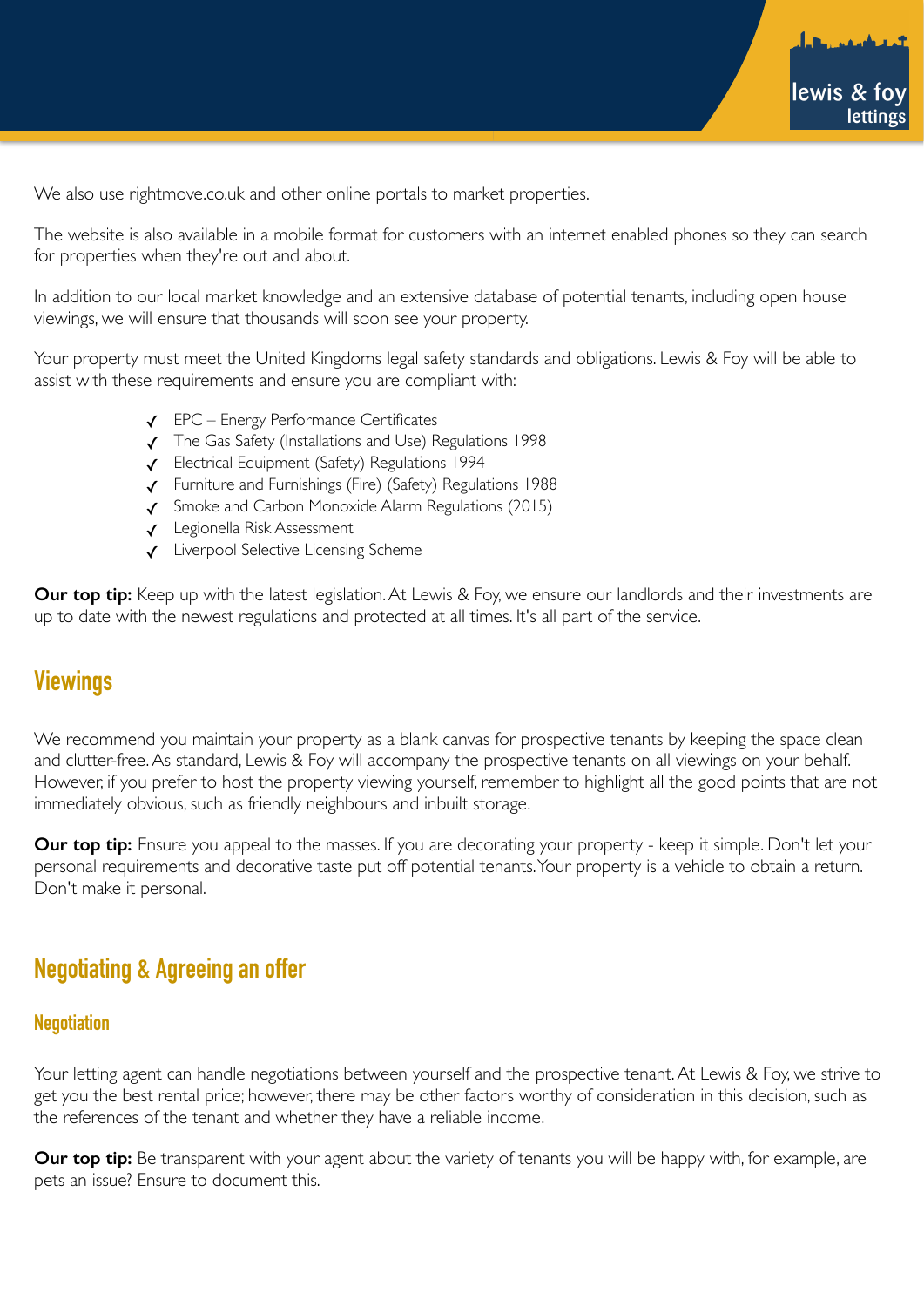

### **Agreeing an offer**

Once negotiations have reached a definite conclusion, and you are happy to accept an offer, we will continue carrying out all the checks on the prospective tenant and securing the deposit.

## **Reference and credit checks**

It is vitally essential to perform thorough checks on prospective tenants to ensure that your investment will be secure. At Lewis & Foy, we use strict referencing procedures carried out by independent experts which can give our landlords a comprehensive understanding of their personal and financial circumstances, including a check on their employment history, creditworthiness and previous addresses.

**Our top tip:** We believe strict referencing betters your chances of avoiding problems with payments further down the line.

## **Signing the Tenancy Agreement**

The document outlines the agreed responsibilities of both parties. It is crucial that both tenants and landlords take the chance to read this document carefully before signing. At Lewis & Foy, we use an online signing system called DocuSign for speed and efficiency.

### **The Inventory**

A property inventory is a detailed listing agreed and signed by both parties itemising the contents and condition of the property at the time of the tenant moving in. Lewis & Foy uses an Independent Inventory Service to provide a comprehensive listing devised to minimise the uncertainty of any dispute over the deposit at the end of the tenancy.

## **Securing The Deposit**

Once the deposit has been received in full, the tenant has secured the property. The deposit is held against possible damage to the property that can be verified against the inventory at the end of the tenancy. The Housing Act 2004 protects all parties in this regard as the deposit is now required to be secured within a governmentapproved scheme on an Assured Shorthold Tenancy. This scheme offers quicker and more natural ways of resolving disputes, without the need for expensive court action.

## **Tenants Move In**

To maintain your property, it is essential to keep checks on the property to ensure it is well maintained. You will need to agree on some visitation dates with your tenant, usually a couple of times a year. Of course, if anything breaks down or needs repairing, then you may be required to visit the property more often. If you want to minimise your workload, Lewis & Foy offers the fully managed service option to lighten the load (see service level section for more details).